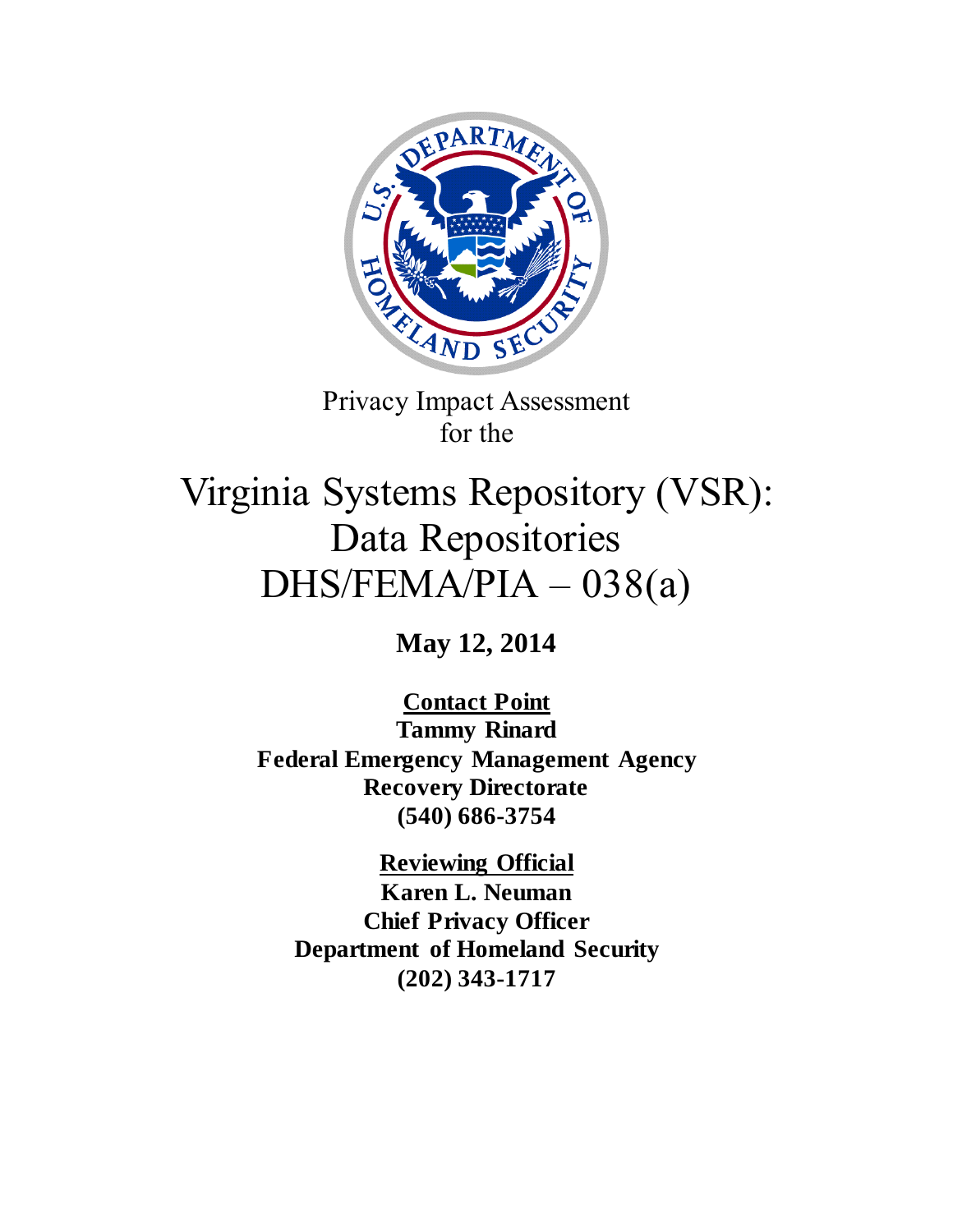

## **Abstract**

The Department of Homeland Security (DHS), Federal Emergency Management Agency (FEMA), Office of Response and Recovery (OR&R), Recovery Directorate develops, maintains, and supports the Virginia Systems Repository (VSR). VSR is a multifaceted system that develops and deploys applications and services to support the rapidly changing needs of FEMA programs. VSR also has data repository capabilities that systematically ingest and store information from various FEMA source systems for the explicit purpose of replication and use by VSR applications. FEMA is conducting this Privacy Impact Assessment (PIA) to document the retrieval, replication, and storage of personally identifiable information (PII) held in VSR data repositories.

## **Introduction**

l

VSR is operated by FEMA's OR&R, Recovery Directorate, National Processing Service Center (NPSC) Enterprise Coordination and Information Management (ECIM) Technical Solutions Team (TST). The system enables FEMA to quickly respond to requirements from Congress or FEMA leadership by developing and deploying applications to enhance disaster response and recovery programs. For example, a FEMA application collects and disseminates operational and survivor information from FEMA and sends it to other government entities and disaster assistance organizations.

VSR is the database that houses numerous minor applications that perform various functions in support of FEMA's mission. Some of these applications require the collection of PII or other information. For example, a VSR application may require a disaster registration number to accurately determine whether an individual has already received disaster assistance or qualifies for continued disaster assistance from FEMA.

FEMA created data repositories within VSR so that all VSR applications have a common location from which to retrieve and replicate information. The data repositories eliminate the need for each individual minor application to connect to the source systems and retrieve data, thereby increases efficiency of the application. The Common Library (CLIB) and  $RATS<sup>1</sup>$  are the two VSR data repositories that were created for these purposes. The entire VSR system is covered by multiple  $PIAs<sup>2</sup>$  because of the sheer size and varying functionality of the VSR applications. This PIA covers the information stored in the VSR data repositories (CLIB and RATS).

 ${}^{1}$ RATS is a system name rather than an acronym and is not the same system as FEMA's Request Action Tracking System.

<sup>&</sup>lt;sup>2</sup>The remaining components of VSR are covered by two additional PIAs: "Minor Applications Housing PII for FEMA Employees and Applicants," and "Minor Applications Housing PII on Field

Contractors/Inspectors."(http://www.dhs.gov/topic/privacy)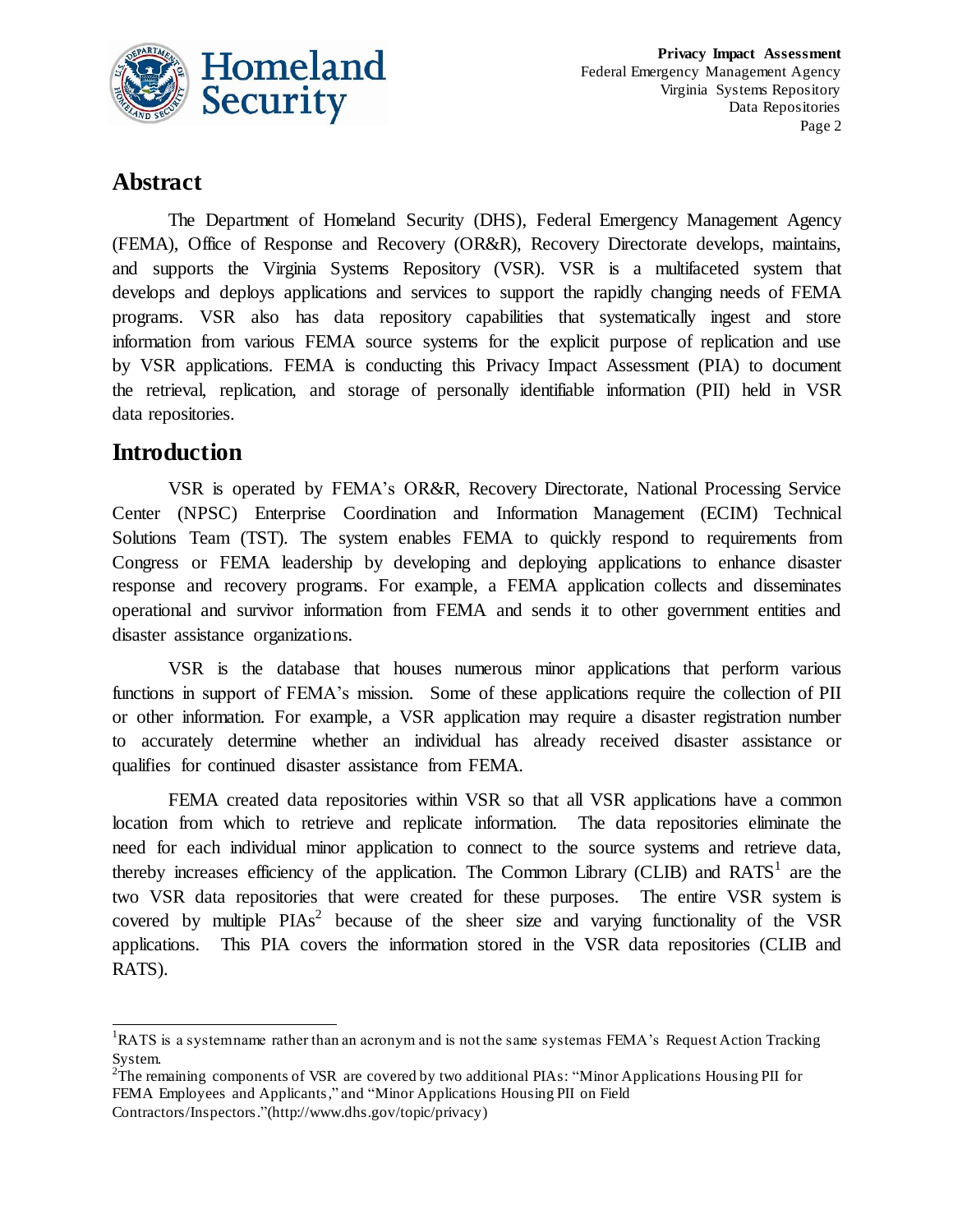

l

FEMA populates CLIB and RATS with data from the Enterprise Data Warehouse/Operational Data Store  $(EDW/ODS)^{3,4}$  and the Individual Assistance (IA) System),<sup>5</sup> which FEMA collects during the course of operations, including disaster response. EDW/ODS and the IA System receive and store information from various FEMA source systems. The same systems are the initial point of information collection (i.e., the systems through which FEMA first interacts with, and collects information from, an individual). Information from these systems is routinely transferred and stored in the EDW/ODS and the IA System. The information is replicated to the CLIB and RATS data repositories through scheduled and automated processes. VSR application developers design the program and data administrators determine and which data elements get replicated to VSR; this determination can be updated and revised based on the needs of the VSR applications. Only information deemed relevant to VSR applications is replicated rather than replicating the entire database.

The data repositories are "intermediary" systems. They merely receive replicated information from EDW/ODS and the IA System and store it until a VSR application needs the information. At this point, the VSR application retrieves and replicates it to accomplish its particular purpose. CLIB and RATS continue to retain the data for later use by VSR applications. These data repositories do not perform any additional functions. There is no mechanism available that allows for routine access to the information stored in the data repositories. VSR database administrators (i.e., those responsible for building the database) are the only individuals who can access the data repositories; however, they do not access them. Once the information is in the data repositories, there are no users who access, use, analyze, or manipulate PII. Only VSR applications that have the appropriate permissions can access the repositories and replicate the information to perform their function. The type of information retrieved and how it is used depends entirely on the function of that specific application.

CLIB and RATS do not collect information from individuals. The source system owners are responsible for explaining how the information will be used and providing notice to individuals. These source systems have their own privacy documentation associated with the information collection by each respective system.

Access to the data repositories is limited to approved VSR applications, and there is no front-end or user access available. Members of the public do not have access to either the CLIB or RATS data repositories.

<sup>&</sup>lt;sup>3</sup> DHS/FEMA/PIA – 026 [Operational Data Store \(ODS\) and Enterprise Data Warehouse \(EDW\),](http://www.dhs.gov/xlibrary/assets/privacy/privacy_pia_fema_ods_edw_20120629.pdf) June 29, 2012.

 $4 \text{ A}$  "data store" is a repository for storing, managing, and distributing data sets on an enterprise level (i.e., a data warehouse).

 $<sup>5</sup>$  DHS/FEMA/PIA-027 – National Emergency Management Information System-Individual Assistance (NEMIS-IA)</sup> [Web-based and Client-based Modules.](http://www.dhs.gov/xlibrary/assets/privacy/privacy_pia_fema_nemis_ia_20120629.pdf)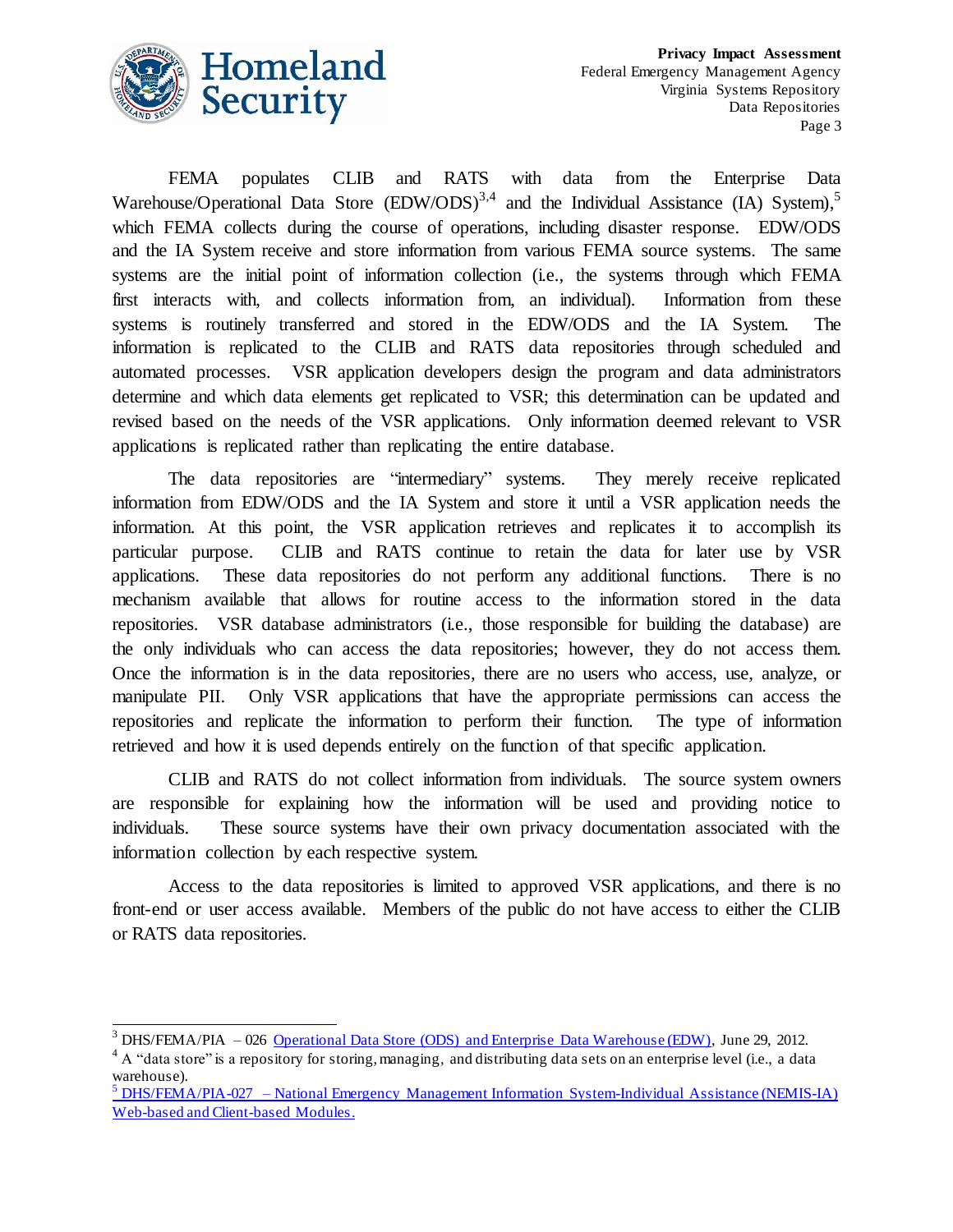

Below is additional information on the two VSR data repositories:

#### *CLIB*

VSR does not permit any individual VSR application to access another application's data in order to minimize data or functional redundancy. CLIB is the only data repository that allows for cross-permissions. CLIB is an intermediary system that obtains replicated data elements daily from EDW/ODS. Some VSR applications require the use of CLIB data elements, which may include disaster survivor's information such as the disaster survivor/registrant's full name and registration identification number along with related disaster information. CLIB also houses non-PII disaster information such as declaration date, incident start and end dates, disaster numbers, and other disaster related information.

#### *RATS*

l

The RATS application is a schema of tables that enables data pushes from the IA System to VSR's Flood Mapping application. RATS serves as a holding place for incoming data from the IA System. Information contained in RATS includes the full name and staff identification (ID) number of FEMA employees and contractors, as well as the address, latitude, and longitude of the individual's address, and registration ID of IA applicants. For example, information in RATS may be retrieved and replicated by the Flood Mapping application in order to lookup an applicable flood zone.

# **Fair Information Practice Principles (FIPPs)**

The Privacy Act of 1974<sup>6</sup> articulates concepts of how the federal government should treat individuals and their information and imposes duties upon federal agencies regarding the collection, use, dissemination, and maintenance of PII. The Homeland Security Act of  $2002'$ states that the Chief Privacy Officer shall assure that information is handled in full compliance with the fair information practices as set out in the Privacy Act.

In response to this obligation, the DHS Privacy Office developed a set of Fair Information Practice Principles (FIPPs) from the underlying concepts of the Privacy Act to encompass the full breadth and diversity of the information and interactions of DHS. The FIPPs account for the nature and purpose of the information being collected in relation to DHS's mission to preserve, protect, and secure.

DHS conducts Privacy Impact Assessments on both programs and information technology systems, pursuant to the E-Government Act of  $2002<sup>8</sup>$  and the Homeland Security Act.

 $65$  U.S.C. § 552a (http://www.justice.gov/opcl/privstat.htm).

 $^7$  6 U.S.C. § 142(2) (http://www.dhs.gov/xlibrary/assets/hr\_5005\_enr.pdf).

<sup>8</sup> 44 U.S.C. § 3501 note (http://www.gpo.gov/fdsys/pkg/PLAW-107publ347/html/PLAW-107publ347.htm).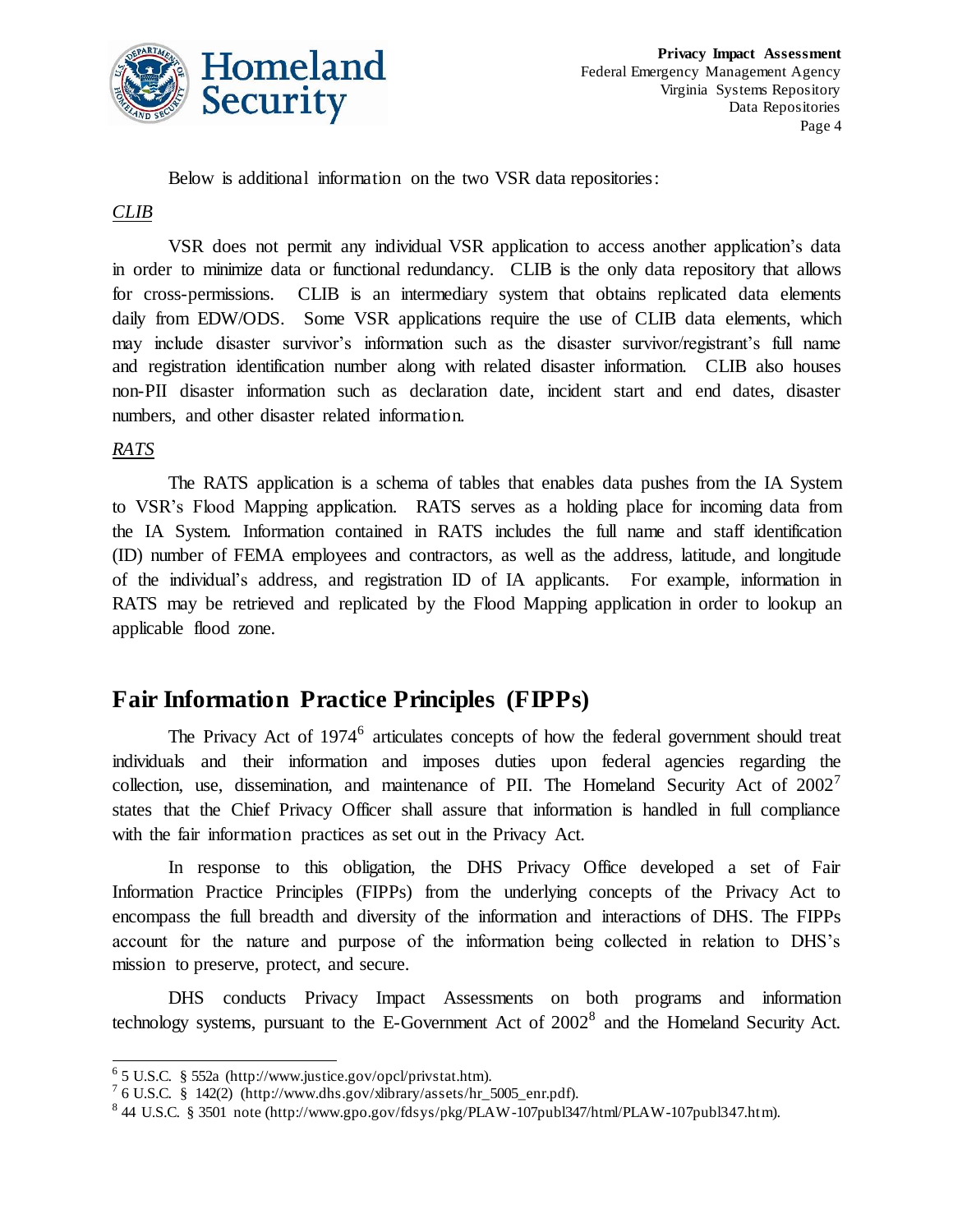

This PIA examines the privacy impact of VSR's minor System Administration applications as they relate to the DHS construct of the Fair Information Principles.

#### **1. Principle of Transparency**

*Principle: DHS should be transparent and provide notice to the individual regarding its collection, use, dissemination, and maintenance of PII. Technologies or systems using PII must be described in a* System of Records Notices *(SORN) and PIA, as appropriate. There should be no system the existence of which is a secret.*

The CLIB and RATS data repositories do not collect or use any of the information stored within them; therefore notice is not provided for these two data repositories. Furthermore, the Privacy Act does not require a SORN because records are not retrieved by a personal identifier. Any PII stored within CLIB and RATS is subject to the source system privacy documentation. FEMA provides notice to the public of the information collection at the time of the collection through the source systems, as well as through the applicable PIAs for each source system, and the Disaster Recovery Assistance Files System of Records Notice.<sup>9</sup>

VSR applications replicate information from CLIB or RATS when the information is ready to be used. Individual PIAs cover the various VSR applications that use this information.

#### **2. Principle of Individual Participation**

*Principle: DHS should involve the individual in the process of using PII. DHS should, to the extent practical, seek individual consent for the collection, use, dissemination, and maintenance of PII and should provide mechanisms for appropriate access, correction, and redress regarding DHS's use of PII.*

FEMA obtains individual consent to collect, use, disseminate, and maintain PII at the initial point of collection by the source systems. CLIB and RATS do not require consent to collect the information because CLIB and RATS are data repositories only and do not collect information directly from individuals. Members of the public are not given access to the repositories. Individuals may contact the source system owner for redress through mechanisms publicized in the PIA and/or SORN. If any redress actions or corrections are made in a source system, the corrected information would first be stored in the EDW/ODS and the IA System, and then replicated and transferred to the CLIB and RATS data repositories.

## **3. Principle of Purpose Specification**

l

*Principle: DHS should specifically articulate the authority which permits the collection of PII and specifically articulate the purpose or purposes for which the PII is intended to be used.*

<sup>9</sup> DHS/FEMA-008 - [Disaster Recovery Assistance Files](http://www.gpo.gov/fdsys/pkg/FR-2013-04-30/html/2013-10173.htm) 78 FR 25282, (April 30, 2013).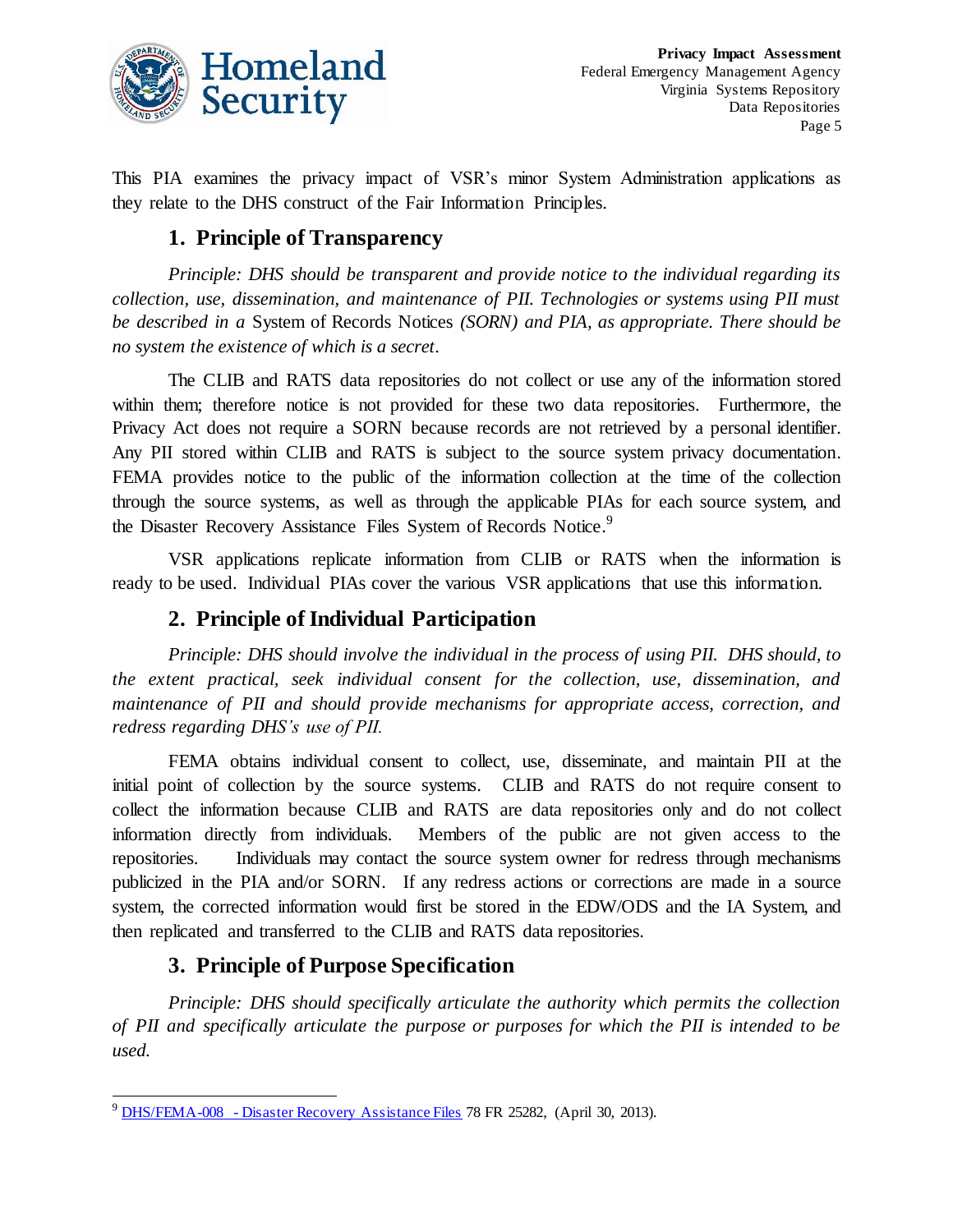

The purpose of the CLIB and RATS data repositories is to create a common location for VSR applications to retrieve, replicate, and use information, eliminating the need to create separate databases for each application. The CLIB and RATS data repositories store information replicated from EDW/ODS and the IA System and hold the information until it is ready to be used by VSR applications. The purpose of the initial information collection depends on the source system itself. Each VSR application retrieves, replicates, and uses information for its own purpose and supports a specific FEMA function.

The FEMA source systems collect, use, maintain, retrieve, and disseminate PII of disaster assistance applicants and disaster response and recovery personnel that may be used by VSR and stored in the data repositories, pursuant to its authorities and obligations under the Stafford Act and Post-Katrina Emergency Management Reform Act (PKRMRA). FEMA collects Social Security Numbers (SSN) from disaster survivors/registrants<sup>10</sup> and from FEMA employees and contractors. 11

#### **4. Principle of Data Minimization**

*Principle: DHS should only collect PII that is directly relevant and necessary to accomplish the specified purpose(s) and only retain PII for as long as is necessary to fulfill the specified purpose(s). PII should be disposed of in accordance with DHS records disposition schedules as approved by the National Archives and Records Administration (NARA).*

The CLIB and RATS data repositories receive and store information from EDW/ODS and the IA System that is specifically relevant to the VSR applications. The entire EDW/ODS and IA system data store is not duplicated and transferred to CLIB and RATS. Information in the CLIB and RATS data repositories is maintained in accordance with NARA Authority N1- 311-86-1, item 4C10a. The records are retired to inactive storage after two years and destroyed when they are six years and three months old.

#### **5. Principle of Use Limitation**

l

*Principle: DHS should use PII solely for the purpose(s) specified in the notice. Sharing PII outside the Department should be for a purpose compatible with the purpose for which the PII was collected.*

The CLIB and RATS data repositories do not use the information, but instead hold the information received and stored from EDW/ODS and the IA system so that it is ready for use by VSR applications. FEMA's source systems limit the amount of PII collected and ensure that the information collection and use is relevant and necessary to support their specific functions. The CLIB and RATS data repositories only receive and store information that is relevant to VSR

<sup>&</sup>lt;sup>10</sup> 31 U.S.C. § 7701(c) available at <u>[http://www.gpo.gov/fdsys/pkg/USCODE-2010-title31/pdf/USCODE-2010-](http://www.gpo.gov/fdsys/pkg/USCODE-2010-title31/pdf/USCODE-2010-title31-subtitleV-chap77-sec7701.pdf)</u> [title31-subtitleV-chap77-sec7701.pdf](http://www.gpo.gov/fdsys/pkg/USCODE-2010-title31/pdf/USCODE-2010-title31-subtitleV-chap77-sec7701.pdf)

 $11\overline{)5}$  U.S.C. § 1302 and 31 U.S.C. § 7701(c), 5 U.S.C. § 1302, Executive Order (EO) 13478, and EO 9397.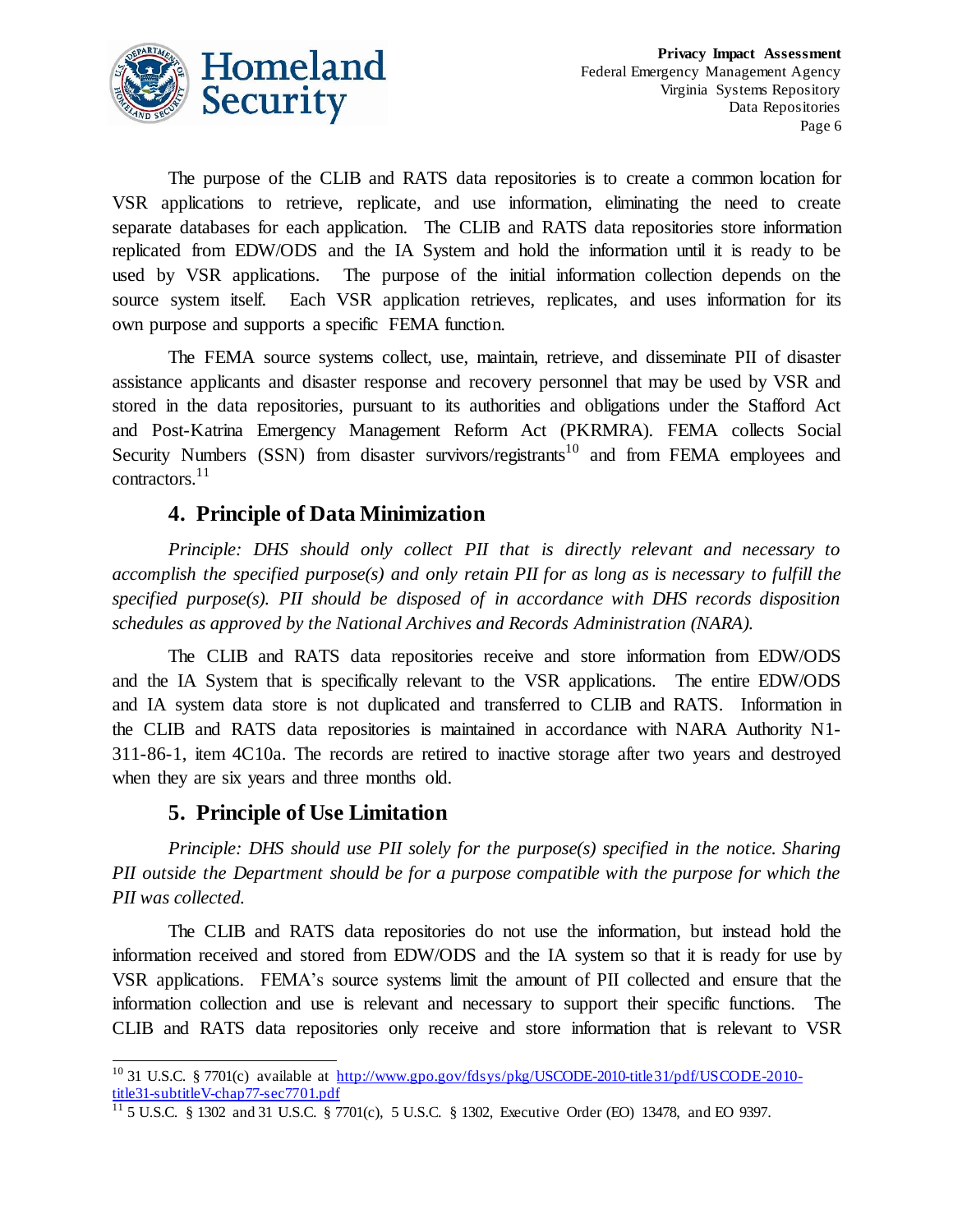

applications and they do not receive replications of the entire EDW/ODS and IA system data stores.

## **6. Principle of Data Quality and Integrity**

*Principle: DHS should, to the extent practical, ensure that PII is accurate, relevant, timely, and complete, within the context of each use of the PII.*

The CLIB and RATS data repositories do not perform any checks for accuracy. The repositories rely on the redress procedures that are implemented by source system applications. Any checks for accuracy and relevance are performed at the time of data collection by the source systems. The information is then replicated and transferred to the CLIB and RATS data repositories from the EDW/ODS and the IA System.

Individuals may contact the source systems for redress through mechanisms publicized in their respective PIA(s) or SORN(s). The corrected information is transferred and stored in the EDW/ODS and the IA System if any redress actions or corrections are made in the source system per the routine transfer of information. The information is then replicated and transferred to the CLIB and RATS data repositories. Data in CLIB and RATS are not indexed and retrieved by personal identifier, and there is no mechanism available that allows for routine access to the information stored in the data repositories. FEMA does not use data in the data repositories to make decisions regarding individuals.

#### **7. Principle of Security**

*Principle: DHS should protect PII (in all forms) through appropriate security safeguards against risks such as loss, unauthorized access or use, destruction, modification, or unintended or inappropriate disclosure.*

FEMA protects the CLIB and RATS data repositories by the security safeguards implemented throughout the entire VSR system. These safeguards include supervisor-approved role-based access technical controls, which are used to strictly restrict access to VSR. VSR database administrators (i.e., those responsible for building the database) are the only individuals with access to the data repositories; however, they do not routinely access them. There are no users who access, use, analyze, or manipulate PII once the information is in the data repositories. All applications must go through the formal DHS application development process and be approved by a technical review committee before it can be placed on the server. Only approved VSR applications can access information stored in the data repositories, and there are no other access points into CLIB and RATS. In addition, information security training is required of all VSR users, and supplementary security-related training is provided to those individuals with additional security-related responsibilities. Finally, FEMA does not share information contained in VSR without a demonstrated "need to know" the information requested and a Memorandum of Understanding and/or Information Sharing Agreement in place.